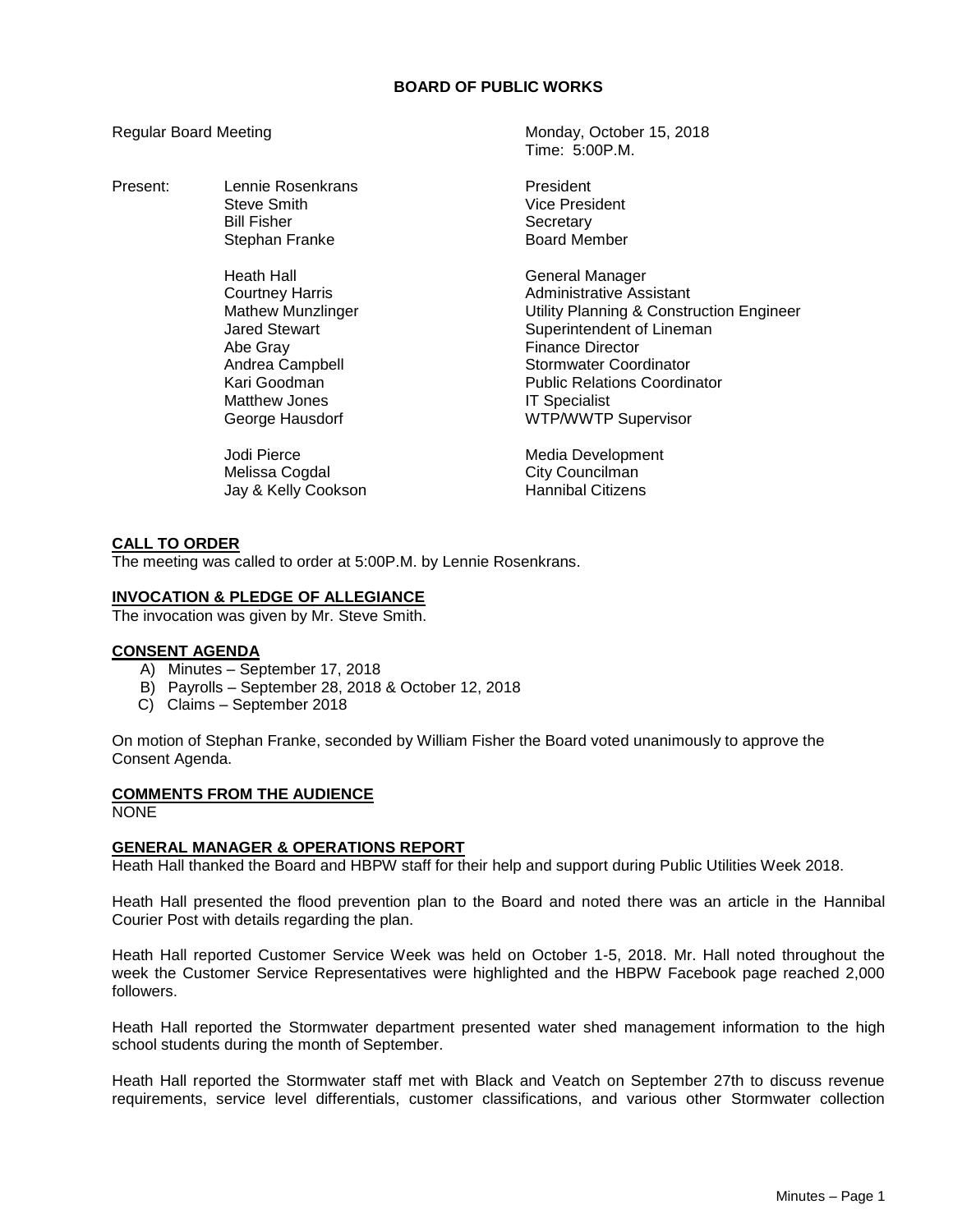factors. Mr. Hall noted the next steps include obtaining Ralls County Parcel data, finalizing Parcel analysis, and a workshop will be held to discuss alternative rate structures and the financial plan.

Heath Hall reported the Stormwater Crew continued to complete repairs at Bear Creek Dam including the removal of woody vegetation from the overflow pilot channel, removal of debris from the inlet to the dam and riprapping the outlet channel. They also completed another repair to the underground stormwater structure in the parking lot of the old St. Elizabeth Hospital. This structure has been repaired in three separate locations in the past year and will need a longer term replacement/repair project in the future.

Heath Hall reported Prairie State began a 56 day outage on Unit #2 during the month of September. Mr. Hall noted fall maintenance outages and higher than normal temperatures have caused higher prices on the market.

Heath Hall reported the two diesel generators that did not pass the yearly capacity testing required by MISO are now repaired and were retested on October 11<sup>th</sup>. Mr. Hall noted both generators ran as expected, and results have been sent to a consultant for review and submittal to MISO.

Heath Hall reported the Water Crew completed the new main installation project on Hwy MM during the month of September.

Heath Hall reported the Sewer Crew responded to seven reported stop-ups with two being on the HBPW. Mr. Hall noted one stop-up was a result of roots in the main and the other was a result of heavy rains.

Heath Hall reported the new Vactor® truck for the Sewer Crew is scheduled to be delivered on Friday, October  $19<sup>th</sup>$ .

Heath Hall reported the Bi-annual basin cleaning was completed during the month of September. Mr. Hall noted overall the repairs and cleaning went very well and the plant continued compliant operations throughout.

Heath Hall reported the bar screen is being installed by Irvinbuilt at the Wastewater Treatment Plant. Mr. Hall noted the bar screen should be in service around the end of October and project photos will be presented at the November board meeting.

Heath Hall reported Pretreatment Coordinator Jeff Williams planned a lunch meeting with four Industrial Discharge permit holders including General Mills, Watlow, Spartan, and Enduro to explain the new sewer ordinance requirements and how they will affect each business. Mr. Hall noted the meeting went very well and was a great networking opportunity.

Heath Hall reported since the retirement of the previous meter technician, Matthew Jones, IT, completed a selfstudy of the field programming of electric and water meters. Mr. Jones spent over 20 hours in the field with two members of the HBPW Service Department reviewing the programming procedures and overall troubleshooting process necessary to continue to maintain the current AMR system.

Heath Hall reported the HBPW is contracted with Power System Engineering, an energy consultant who is familiar with the HBPW's overall network, software, and the current AMR system to give additional insight on how to proceed with the AMI conversion.

Heath Hall thanked everyone for their feedback on the HBPW logo choices. Mr. Hall noted Matthew Jones and Kari Goodman continue to work with Vervocity and Media Development on the new website design and logo in hopes that the release will be the later part of November.

#### **FINANCIAL REPORT**

Abe Gray presented the Board with the financial results for the month of September 2018, year to date results, and key financial ratios. Mr. Gray presented the Dashboard presentation to the Board as a review of Key Performance Indicators trailing the last six months.